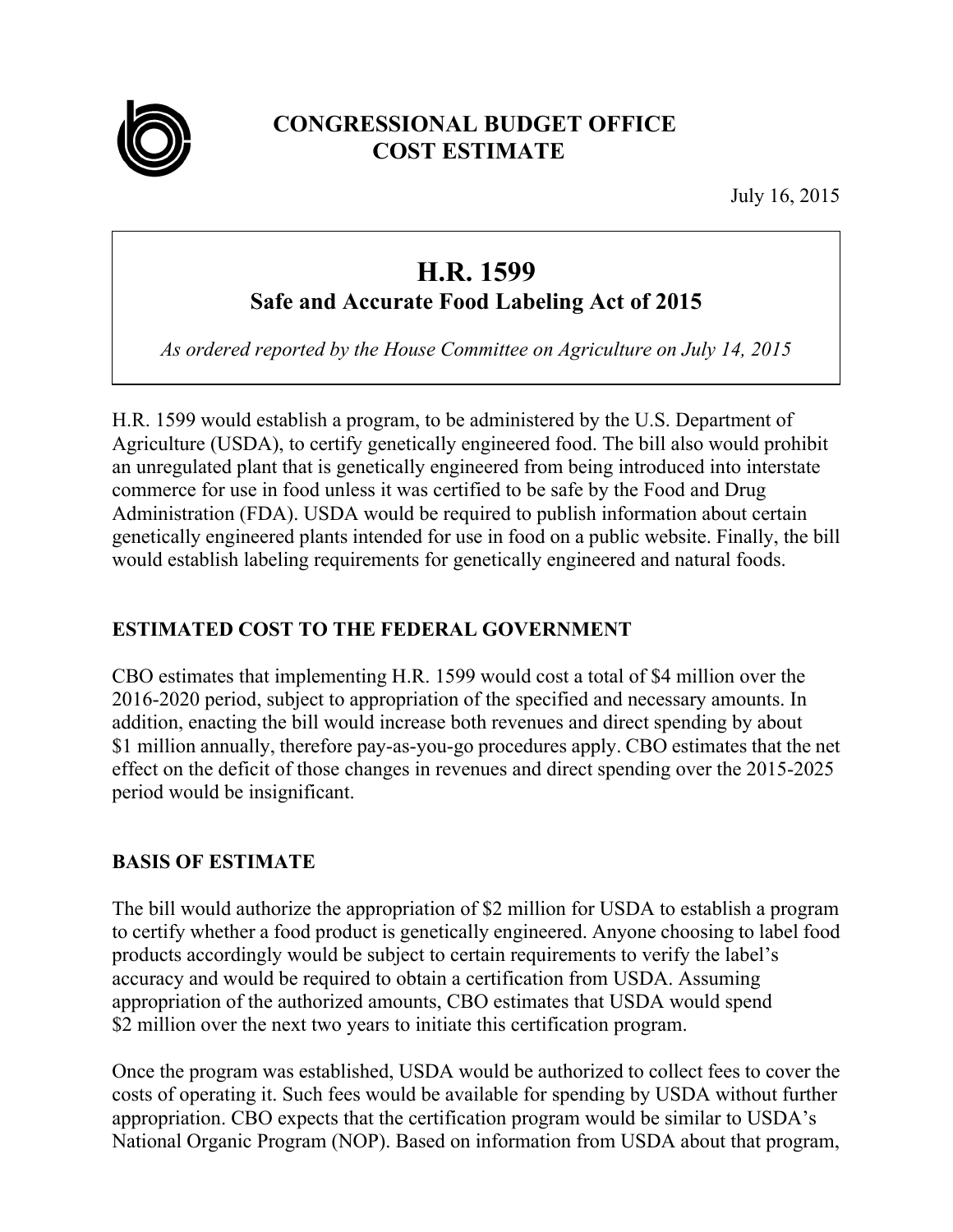CBO estimates that the Generic Engineering Certification program would collect and spend about \$1 million per year beginning in 2016.

Based on historical spending for similar programs, CBO estimates that developing regulations for labeling food as natural would cost about \$2 million over the 2016-2020 period, assuming appropriation of the necessary amounts.

## **INTERGOVERNMENTAL AND PRIVATE-SECTOR IMPACT**

H.R. 1599 would impose intergovernmental and private-sector mandates as defined in the Unfunded Mandates Reform Act (UMRA) by doing the following:

- Prohibiting entities from introducing into commerce certain genetically engineered plants for use in food unless they consult with FDA and notify the Secretary of Agriculture;
- Requiring entities (including schools and universities) that sell or label food as produced with or without the use of genetic engineering to meet certain standards and pay fees to obtain certification;
- Requiring entities that label their food products as natural to comply with FDA regulations; and
- Preempting state laws that regulate the use of genetically engineered plants in food and the labeling of food as genetically engineered or natural.

Most entities already consult with FDA before marketing genetically engineered plants or products. Therefore, CBO estimates that the incremental administrative cost of the consultation and notification mandate would be small. The incremental cost of complying with the standards for selling or labeling food products as produced with or without the use of genetic engineering would probably be small for some producers and handlers of products that are independently verified or certified as organic under the NOP. CBO estimates that the fees to obtain certification would amount to about \$1 million per year, but CBO has not been able to determine the total cost of that mandate. The costs to producers of foods labeled as natural would depend on future regulations to be issued by the FDA.

Because of uncertainty about the scope and nature of future regulations, CBO cannot determine whether the aggregate cost of the mandates on private entities would exceed the annual threshold established in UMRA for private-sector mandates (\$154 million in 2015, adjusted annually for inflation).